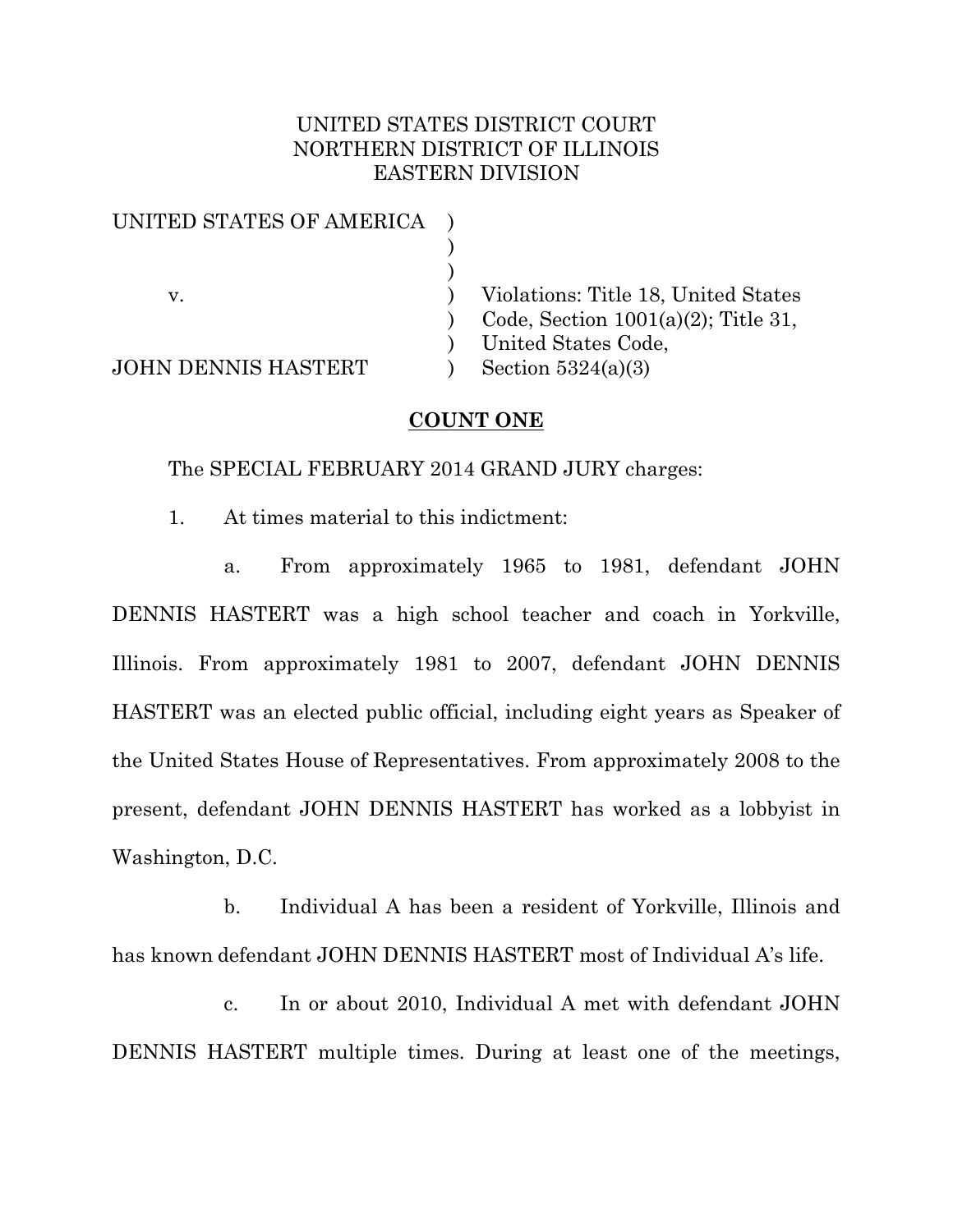Individual A and defendant discussed past misconduct by defendant against Individual A that had occurred years earlier.

d. During the 2010 meetings and subsequent discussions, defendant JOHN DENNIS HASTERT agreed to provide Individual A \$3.5 million in order to compensate for and conceal his prior misconduct against Individual A.

e. Shortly thereafter, defendant began providing Individual A cash payments.

f. From approximately 2010 to 2014, defendant JOHN DENNIS HASTERT withdrew a total of approximately \$1.7 million in cash from various bank accounts he controlled and provided it to Individual A.

g. From approximately June 2010 through April 2012, defendant JOHN DENNIS HASTERT made fifteen \$50,000 withdrawals of cash from bank accounts he controlled at Old Second Bank, People's State Bank and Castle Bank and provided that cash to Individual A approximately every six weeks.

h. Title 31, United States Code, Section 5313(a) and Title 31, Code of Federal Regulations, Section 1010.310-313 required domestic financial institutions to prepare and file with the Financial Crimes Enforcement Network a Currency Transaction Report (Form 104) for any transaction or series of transactions involving currency of more than \$10,000.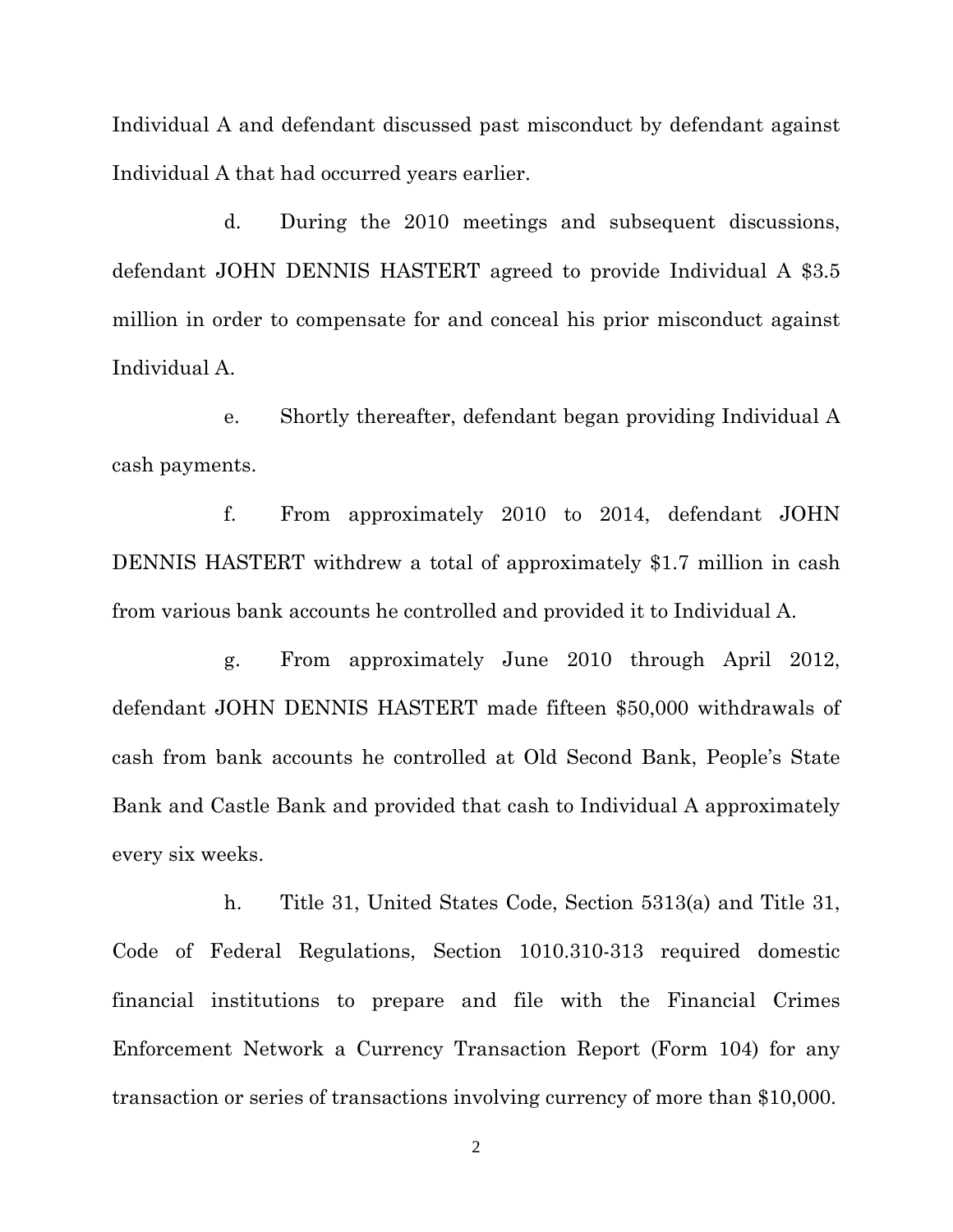i. Old Second Bank, People's State Bank, Castle Bank and Chase Bank were domestic financial institutions subject to the Currency Transaction Reporting requirements described in the preceding paragraph.

j. In approximately April 2012, pursuant to bank policy and federal regulations, bank representatives questioned defendant JOHN DENNIS HASTERT about the \$50,000 cash withdrawals that he had made.

k. In July 2012, defendant JOHN DENNIS HASTERT began withdrawing cash in increments of less than \$10,000. Defendant provided that cash to Individual A in an increment of \$50,000 at pre-arranged meeting places and times.

l. In approximately 2014, defendant JOHN DENNIS HASTERT and Individual A changed the timing and amounts of the payments so that defendant provided Individual A \$100,000 every three months. Defendant continued to withdraw cash in increments of less than \$10,000. Defendant provided that cash in an increment of \$100,000 at prearranged meeting places and times.

m. In approximately 2013, the Federal Bureau of Investigation and Internal Revenue Service, agencies within the executive branch of the Government of the United States, began investigating defendant JOHN DENNIS HASTERT's cash withdrawals as possible structuring of currency transactions to evade the reporting requirements described above.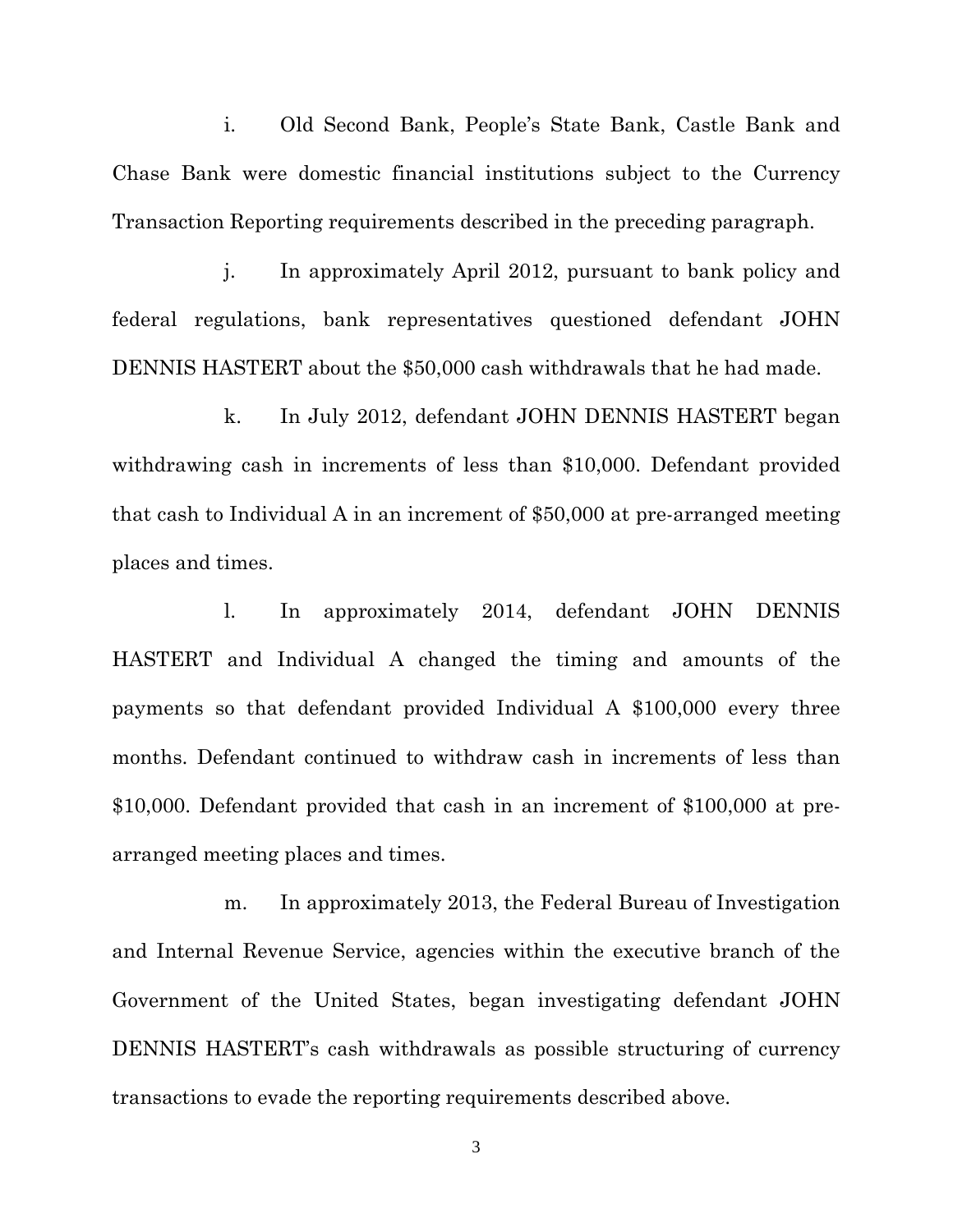n. As of December 8, 2014, the following matters, among others, were material to the Federal Bureau of Investigation and Internal Revenue Service regarding possible structuring by defendant JOHN DENNIS HASTERT:

- i. Whether defendant JOHN DENNIS HASTERT was withdrawing less than \$10,000 in cash at a time in order to evade currency transaction reporting requirements;
- ii. Whether defendant JOHN DENNIS HASTERT was using the cash he was withdrawing to cover up past misconduct;
- iii. Whether defendant JOHN DENNIS HASTERT was using the cash he was withdrawing for a criminal purpose;
- iv. Whether defendant JOHN DENNIS HASTERT was the victim of a criminal extortion related to, among other matters, his prior positions in government and was giving the cash to another individual as payment; and
- v. Whether defendant JOHN DENNIS HASTERT was using the cash for some other purpose, not related to a crime or past misconduct.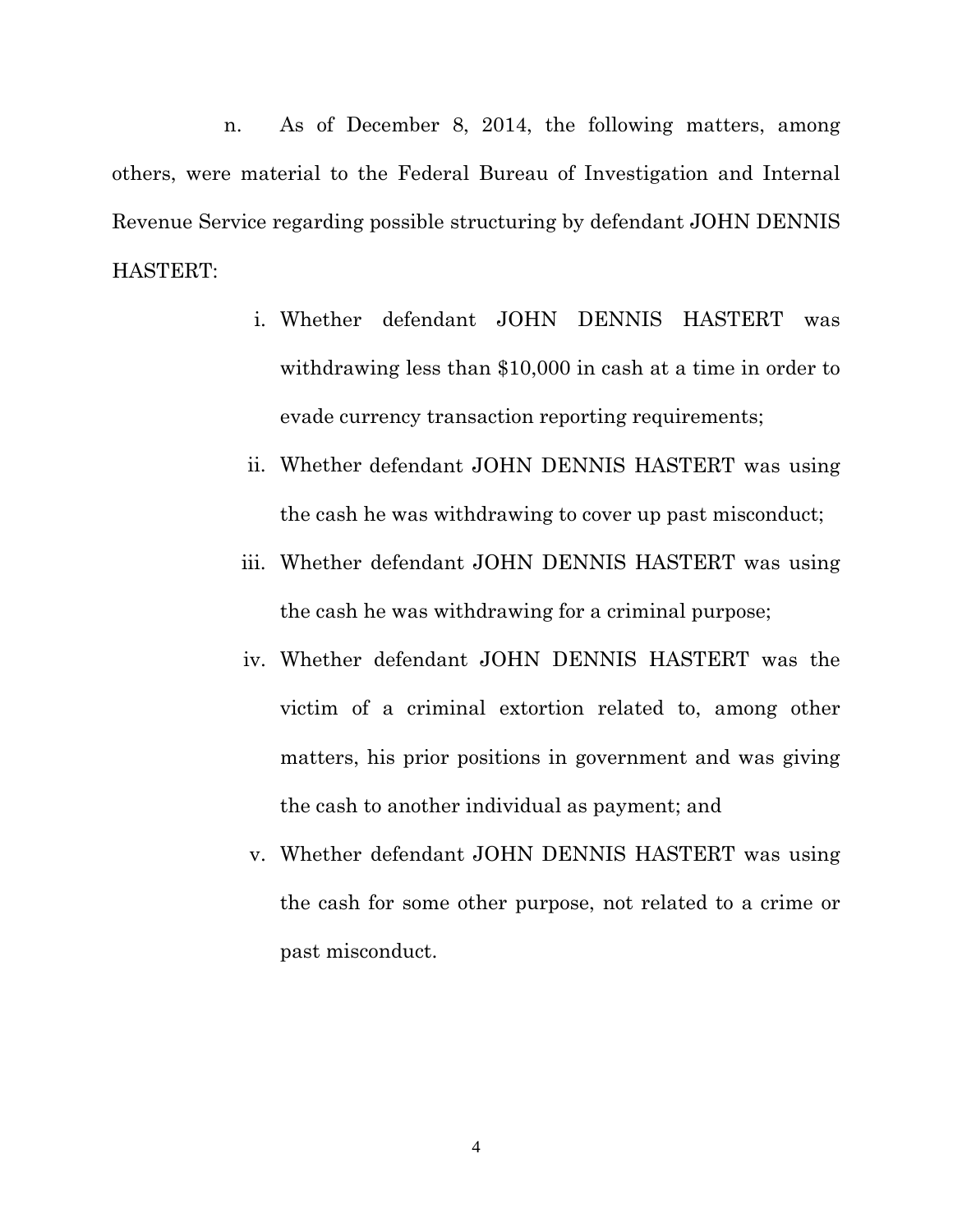2. On or about December 8, 2014, in Plano, in the Northern District of Illinois, Eastern Division,

#### JOHN DENNIS HASTERT,

defendant herein, did knowingly and willfully make materially false, fictitious and fraudulent statements and representations in a matter within the jurisdiction of the Federal Bureau of Investigation, an agency within the executive branch of the Government of the United States, when JOHN DENNIS HASTERT was interviewed by agents of the Federal Bureau of Investigation about his cash withdrawals over the prior four and a half years totaling in excess of \$1.7 million. Specifically, in response to the agents' question confirming whether the purpose of the withdrawals was to store cash because he did not feel safe with the banking system, as he previously indicated, JOHN DENNIS HASTERT stated: "Yeah . . . I kept the cash. That's what I'm doing."

Whereas, in truth and in fact, as JOHN DENNIS HASTERT then well knew, this statement was false because:

(i) He had been withdrawing cash from banks and providing the cash to Individual A in amounts of \$50,000 or \$100,000 to satisfy the agreement he made with Individual A to provide \$3.5 million in order to compensate for and conceal his prior misconduct against Individual A; and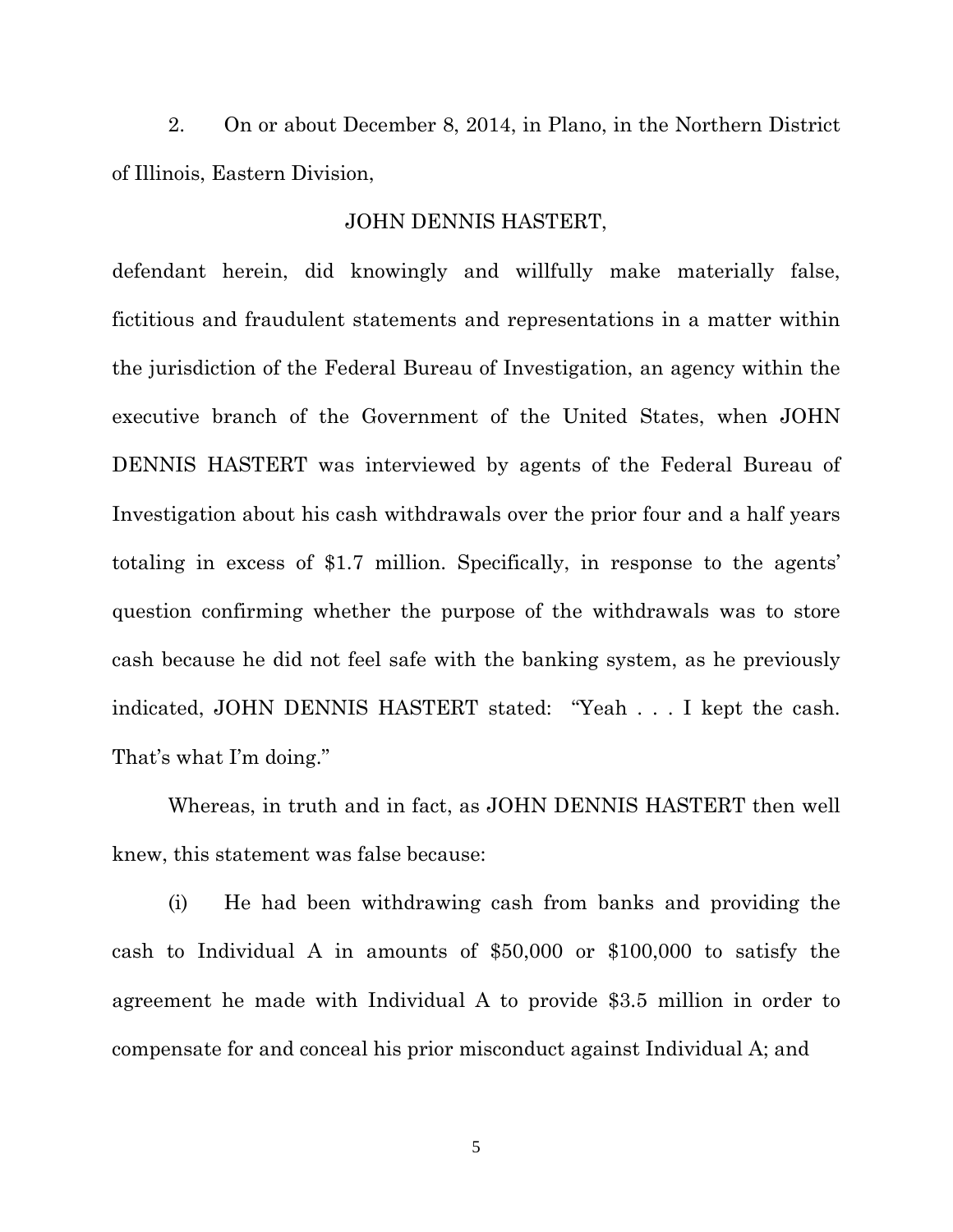(ii) He had been withdrawing cash in increments of less than \$10,000 to evade currency transaction reporting requirements because he wanted his agreement to compensate Individual A to remain secret so as to cover up his past misconduct;

In violation of Title 18, United States Code, Section 1001(a)(2).